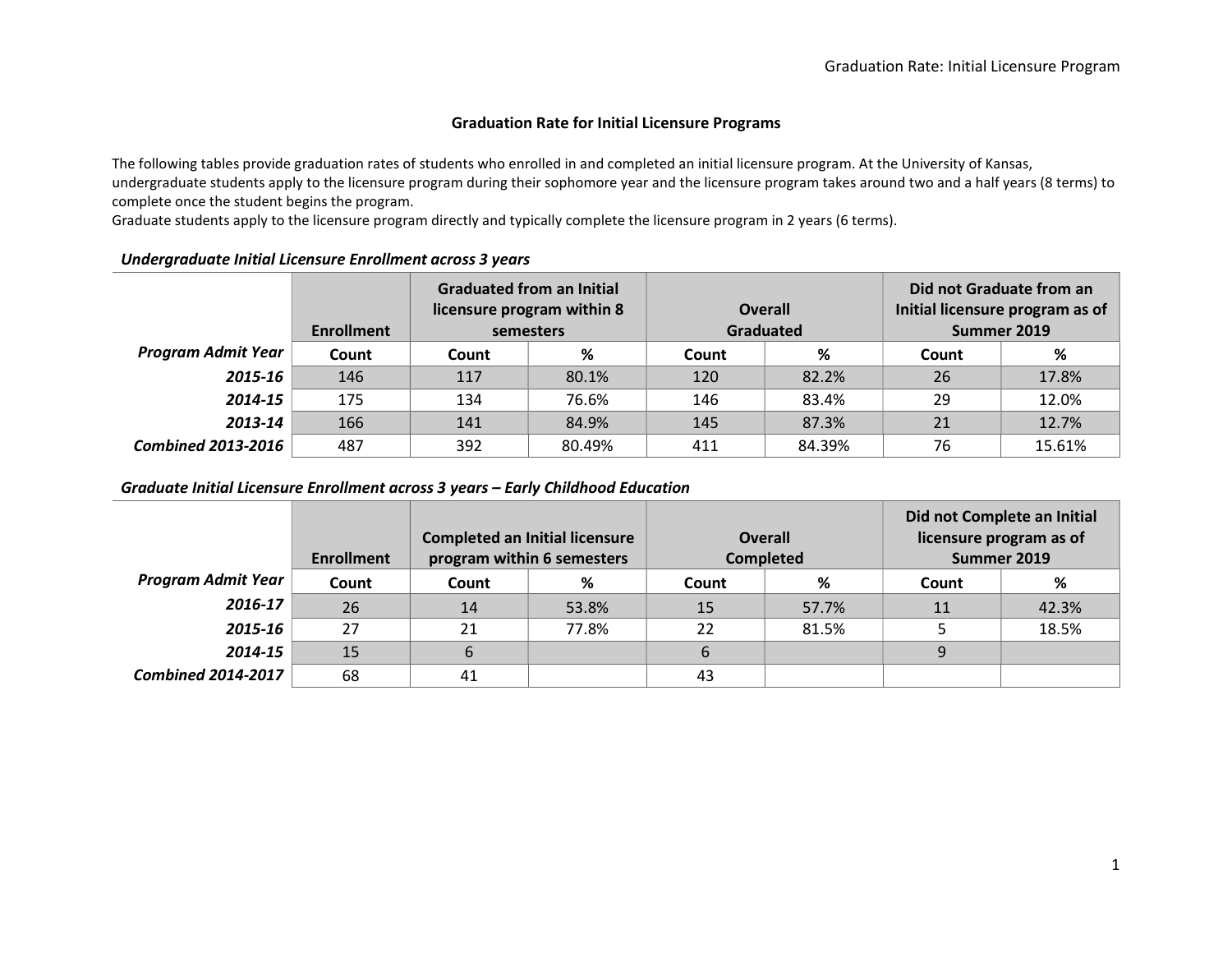|        | <b>Enrollment</b> | <b>Graduated from an Initial licensure</b><br>program within 8 semesters |        | <b>Overall</b><br>Graduated |        |       | Did not Graduate from an Initial<br>licensure program as of Summer 2019 |  |
|--------|-------------------|--------------------------------------------------------------------------|--------|-----------------------------|--------|-------|-------------------------------------------------------------------------|--|
|        | Count             | Count                                                                    | %      | Count                       | %      | Count |                                                                         |  |
| Female | 402               | 329                                                                      | 81.84% | 343                         | 85.32% | 59    | 14.68%                                                                  |  |
| Male   | 95                | 72                                                                       | 75.79% | 75                          | 78.95% | 20    | 21.05%                                                                  |  |

## Undergraduate Initial Licensure Enrollment across 3 years broken out by Gender: 2013-2016

#### Graduate Initial Licensure Enrollment across 3 years broken out by Gender: 2014-2017

|        | <b>Enrollment</b> | <b>Completed an Initial licensure</b><br>program within 6 semesters |       | <b>Overall</b><br><b>Completed</b> |       | Did not Complete an Initial licensure<br>program as of Summer 2019 |       |  |
|--------|-------------------|---------------------------------------------------------------------|-------|------------------------------------|-------|--------------------------------------------------------------------|-------|--|
|        | Count             | Count                                                               | ℅     | Count                              | ℅     | Count                                                              | %     |  |
| Female | 64                | 41                                                                  | 64.1% | 43                                 | 67.2% |                                                                    | 32.8% |  |
| Male   |                   |                                                                     |       |                                    |       |                                                                    | 100%  |  |

\* Not all students provided gender data or identified as male or female

#### Undergraduate Initial Licensure Enrollment across 3 years broken out by Race and Ethnic Group Category: 2013-2016

|                     | <b>Enrollment</b> |       | <b>Graduated from an Initial</b><br>licensure program within 8<br>semesters |       | <b>Overall</b><br><b>Graduated</b> | Did not Graduate from an<br>Initial licensure program as of<br>Summer 2019 |        |
|---------------------|-------------------|-------|-----------------------------------------------------------------------------|-------|------------------------------------|----------------------------------------------------------------------------|--------|
|                     | Count             | Count | %                                                                           | Count | %                                  | Count                                                                      | %      |
| Ethnic non-minority | 425               | 354   | 83.29%                                                                      | 365   | 85.88%                             | 60                                                                         | 14.12% |
| Ethnic minority     | 62                | 38    | 61.29%                                                                      | 46    | 74.19%                             | 16                                                                         | 25.81% |

#### Graduate Initial Licensure Enrollment across 3 years broken out by Race and Ethnic Group Category: 2014-2017

|                     | <b>Enrollment</b> |       | <b>Completed an Initial licensure</b><br>program within 6 semesters | <b>Overall</b> | <b>Completed</b> | Did not Complete an Initial<br>licensure program as of<br>Summer 2019 |       |
|---------------------|-------------------|-------|---------------------------------------------------------------------|----------------|------------------|-----------------------------------------------------------------------|-------|
|                     | Count             | Count | %                                                                   | Count          | %                | Count                                                                 | %     |
| Ethnic non-minority | 65                | 39    | 60.0%                                                               | 41             | 63.1%            | 24                                                                    | 36.9% |
| Ethnic minority     |                   |       | 66.6%                                                               |                | 66.6%            |                                                                       | 33.3% |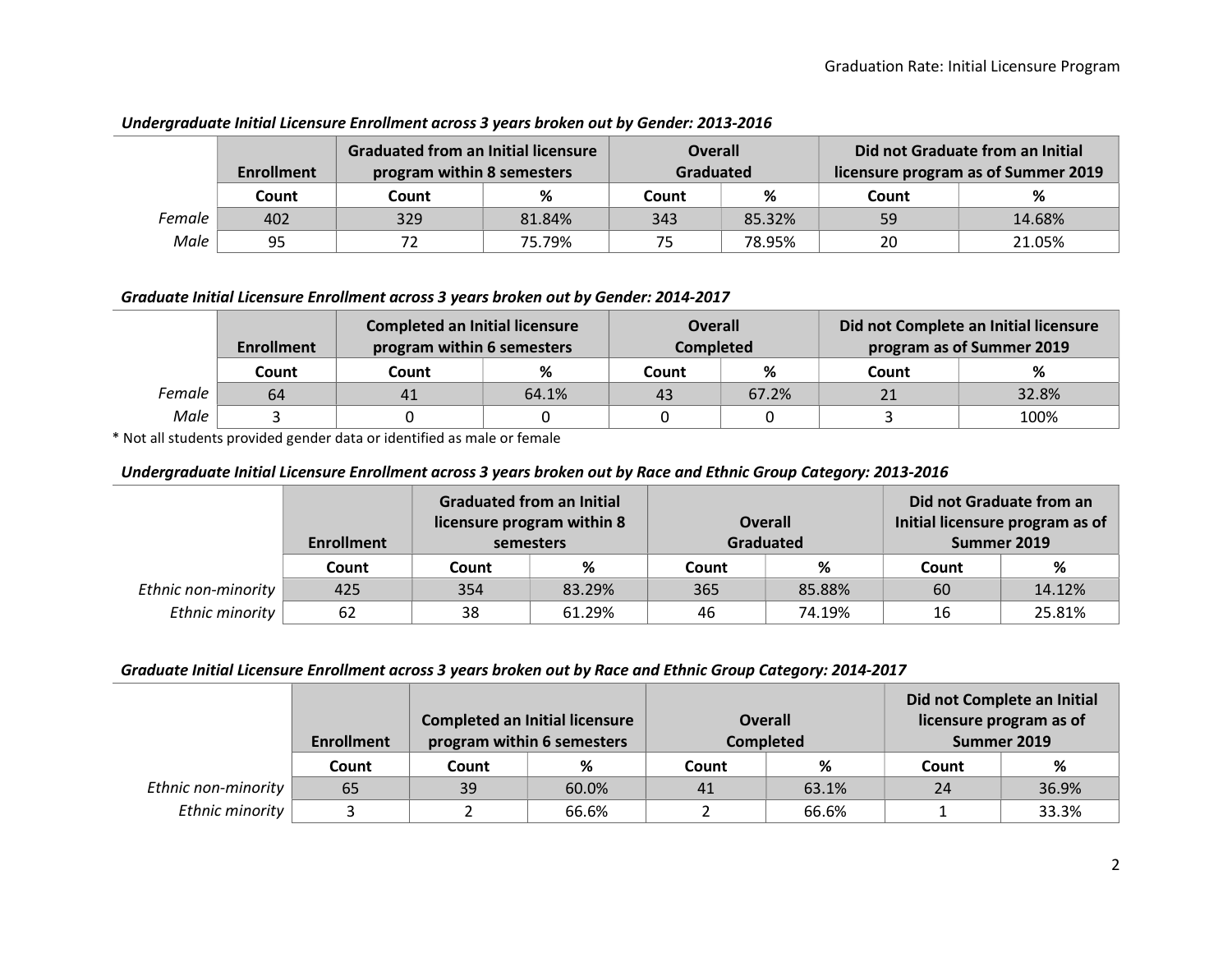| Undergraduate Initial Licensure Enrollment 2015-16 broken out by Gender |                                                                    |       |                             |       |              |                                                                         |                                   |  |  |  |  |  |
|-------------------------------------------------------------------------|--------------------------------------------------------------------|-------|-----------------------------|-------|--------------|-------------------------------------------------------------------------|-----------------------------------|--|--|--|--|--|
|                                                                         | <b>Graduated from an Initial</b><br>licensure program by Fall 2018 |       | <b>Overall</b><br>Graduated |       |              | Did not Graduate from an Initial<br>licensure program as of Summer 2019 | <b>Total</b><br><b>Enrollment</b> |  |  |  |  |  |
|                                                                         | Count                                                              | %     | Count                       | %     | <b>Count</b> | %                                                                       | <b>Count</b>                      |  |  |  |  |  |
| <b>Unit Level</b>                                                       | 117                                                                | 80.1% | 120                         | 82.2% | 26           | 17.8%                                                                   | 146                               |  |  |  |  |  |
| Female                                                                  | 106                                                                | 86.8% | 108                         | 88.2% | 21           | 11.8%                                                                   | 129                               |  |  |  |  |  |
| Male                                                                    | 11                                                                 | 80.0% | 12                          | 80.0% |              | 20.0%                                                                   | 17                                |  |  |  |  |  |

# Undergraduate Initial Licensure Enrollment 2015-16 broken out by Gender

# Undergraduate Initial Licensure Enrollment 2015-16 broken out by Racial Ethnic Group Status

|                     | <b>Graduated from an Initial</b><br>licensure program by Fall 2018 |       | <b>Overall</b><br>Graduated |       | Did not Graduate from an Initial<br>licensure program as of Summer 2019 | <b>Total</b><br><b>Enrollment</b> |       |
|---------------------|--------------------------------------------------------------------|-------|-----------------------------|-------|-------------------------------------------------------------------------|-----------------------------------|-------|
|                     | Count                                                              | %     | Count                       | %     | Count                                                                   | %                                 | Count |
| <b>Unit Level</b>   | 117                                                                | 80.1% | 120                         | 82.2% | <b>26</b>                                                               | 17.8%                             | 146   |
| Ethnic non-minority | 103                                                                | 81.1% | 105                         | 82.7% | 22                                                                      | 17.3%                             | 127   |
| Ethnic minority     | 14                                                                 | 73.7% | 15                          | 78.9% |                                                                         | 21.1%                             | 19    |

# Undergraduate Initial Licensure Enrollment 2014-15 broken out by Gender

|                   | <b>Graduated from an Initial</b> |       | <b>Overall</b> |       | Did not Graduate from an Initial    |                   | <b>Total</b> |
|-------------------|----------------------------------|-------|----------------|-------|-------------------------------------|-------------------|--------------|
|                   | licensure program by Fall 2017   |       | Graduated      |       | licensure program as of Summer 2019 | <b>Enrollment</b> |              |
|                   | Count                            | %     | %<br>Count     |       | Count                               | %                 | Count        |
| <b>Unit Level</b> | 134                              | 76.6% | 146            | 83.4% | 29                                  | 16.6%             | 175          |
| Female            | 105                              | 76.6% | 115            | 83.9% |                                     | 16.1%             | 137          |
| Male              | 29                               | 76.3% | 31             | 81.6% |                                     | 18.4%             | 38           |